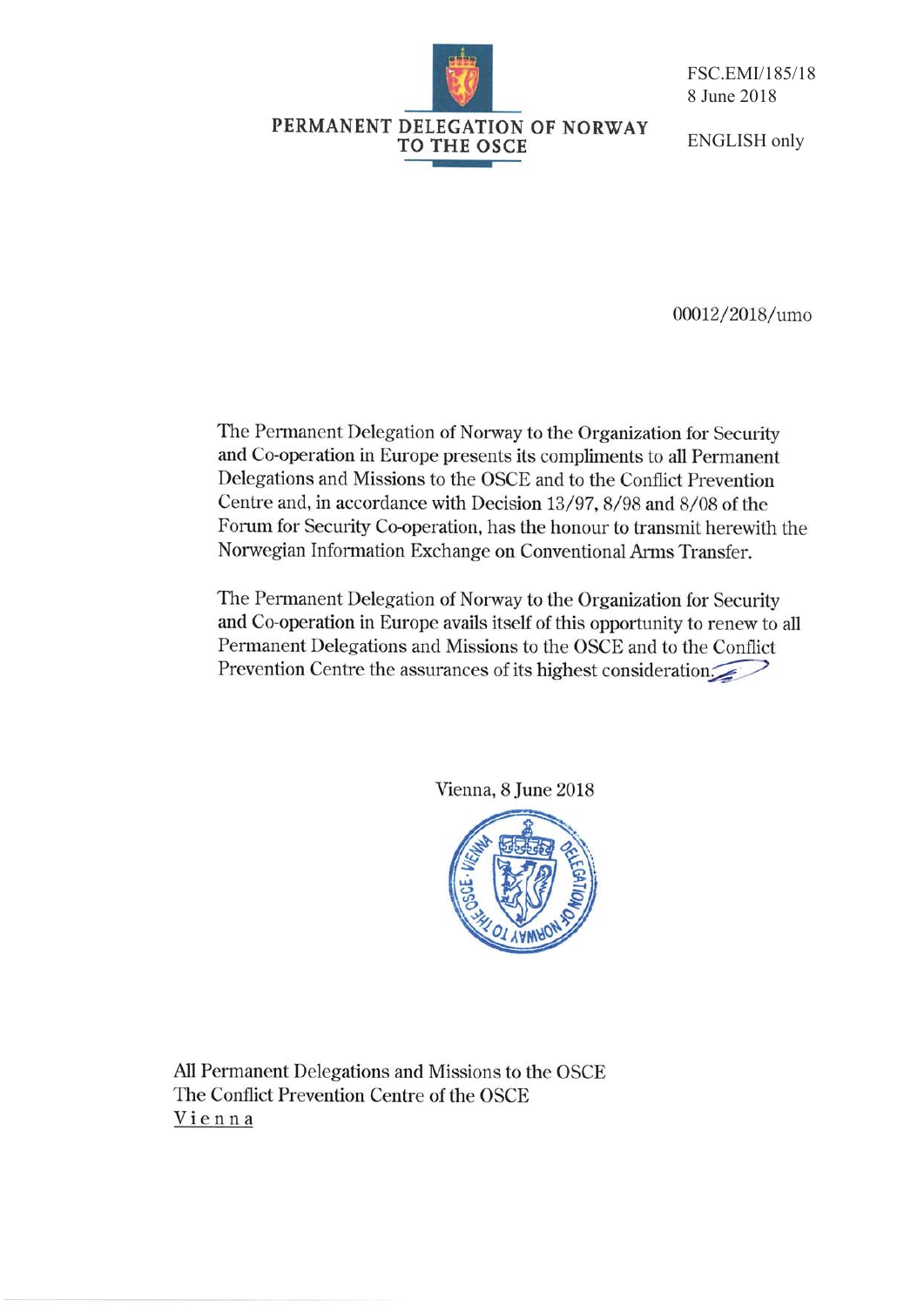# OSCE Information Exchange on Conventional Arms Transfers

(According to FSC.DEC 13/97, FSC.DEC 08/98 and FSC.DEC 08/08)

## EXPORTS

Background information provided: **No.** 

Reporting country: **Kingdom of Norway**<br>
Calendar year: 2017<br>
Original Language: **English**<br>
2018 Date of distribution: **30 Jun 2018** 

| $\mathbf A$                             | B                              | $\mathbf C$     | D                                   | $\bf{E}$                          | <b>Remarks</b>          |                                |
|-----------------------------------------|--------------------------------|-----------------|-------------------------------------|-----------------------------------|-------------------------|--------------------------------|
| Category (I-VII)                        | Final importer<br><b>State</b> | Number of items | State of origin (if<br>no exporter) | Intermediate<br>location (if any) | Description of<br>items | Comments on the<br>transfer    |
| <b>Battle tanks</b>                     |                                |                 |                                     |                                   |                         |                                |
| II. ACV                                 | Estonia                        | 7               | Sweden                              |                                   | CV9030                  | Just the hull of the<br>ACV's. |
| III. Large Calibre<br>artillery systems |                                |                 |                                     |                                   |                         |                                |
| IV. Combat<br>aircraft                  |                                |                 |                                     |                                   |                         |                                |
| V. Attack<br>helicopters                |                                |                 |                                     |                                   |                         |                                |
| VI. Warships                            |                                |                 |                                     |                                   |                         |                                |
| VII. Missiles and<br>missile launchers  |                                |                 |                                     |                                   |                         |                                |

National criteria on transfers: **Transfer of title of ownership.** 

Background information provided: **No**